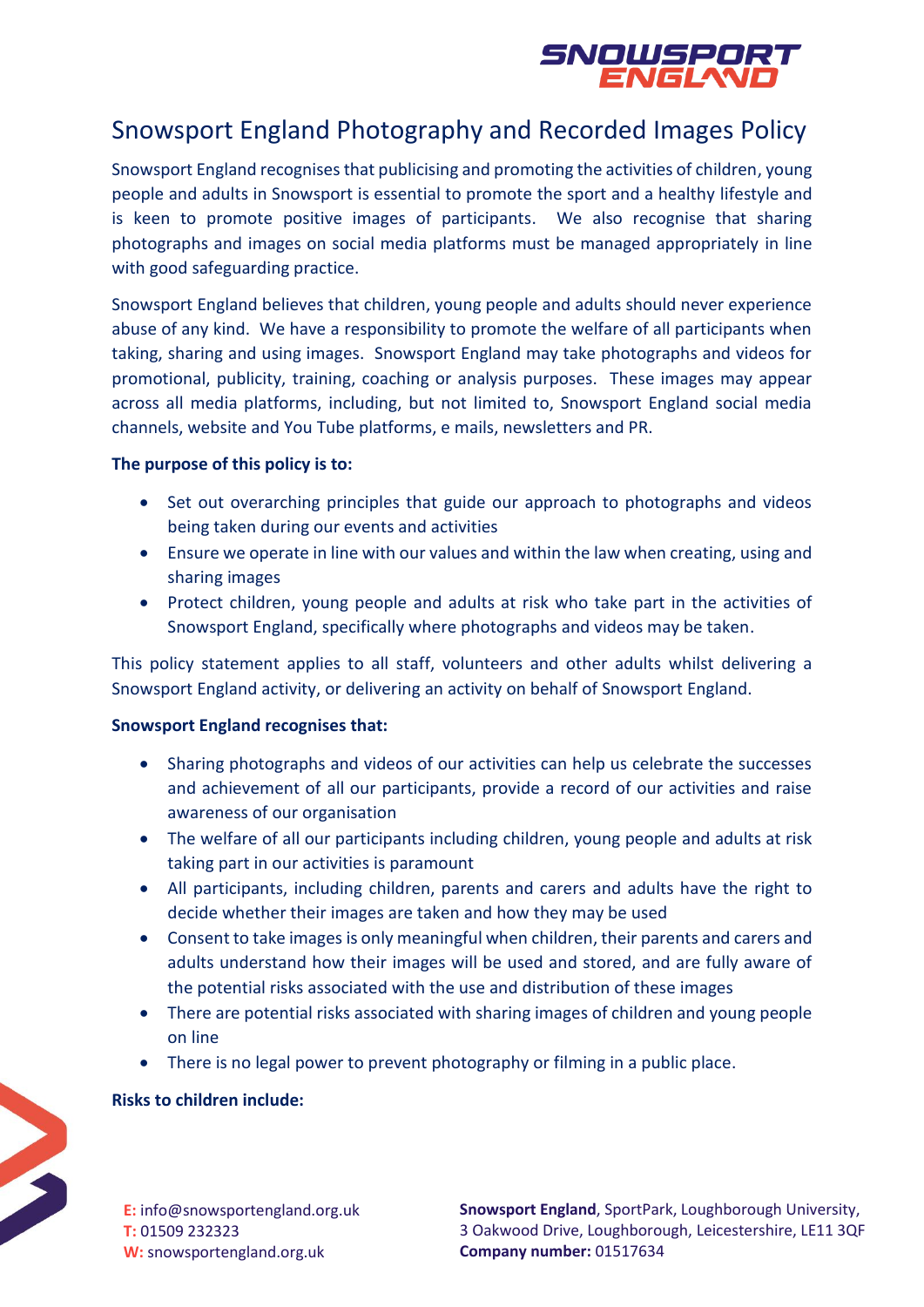

- Some children may be at increased risk of harm if their images are shared and their whereabouts known; for example a child in care, or they or their family having experienced abuse
- Images may be copied, downloaded, screen-shotted or shared by anyone
- Images of children may be adapted and used inappropriately
- Images and videos may appear in internet search results
- Images and comments on social media become part of a young person's public image. This may affect them in later life, for example how they see themselves or how others view them (for example prospective employers or sponsors)
- Children may be vulnerable to grooming if their images are shared alongside personal information that may identify them. For example publicising their name or club, including visual details that might identify them (eg club sweatshirts).

We will seek to keep children and young people safe by:

- Publicising at our events if we will be taking images and videos of participants present
- Explaining what images will be used for
- Seeking permission if we name a child or young person alongside an image
- Making it clear that if a child or their family withdraws consent for an image to be shared it may not be possible to delete images that have already been shared or publicised
- Only using images of children and young people in appropriate clothing
- Using images that positively reflect young people's involvement in the activity whilst accepting that we wish to use a range of photographs to depict our sport accurately
- Ensuring participants know how to report the abuse or misuse of images
- Ensuring accredited photographers wear identification badges/carry accreditation
- Reporting concerns regarding inappropriate or intrusive photography following our child protection procedures in **SnowSafe** Children and Young People.

As athletes become more talented it is recognised their achievements can lead to an increased public profile. Athletes may welcome positive media coverage on a local, regional or national level as this could, for example, lead to opportunities for sponsorship. Snowsport England may wish to promote their achievements in line with this policy.

Snowsport England does not wish to stop parents filming their own children but are asked not to share photographs and videos of other children unless they have consent from the child and their parents.

## **Adults at Risk**

Snowsport England recognises that adults at risk (as defined by the Care Act 2014), may need additional safeguards in place. Some of the risks to children mentioned above, may apply to them. Where an adult at risk is the main subject of a photograph or image, or would be recognised, Snowsport England will endeavour to obtain permission before publicising the image. Any adult not wishing to be photographed or named with their photograph should



**E:** info@snowsportengland.org.uk **T:** 01509 232323 **W:** snowsportengland.org.uk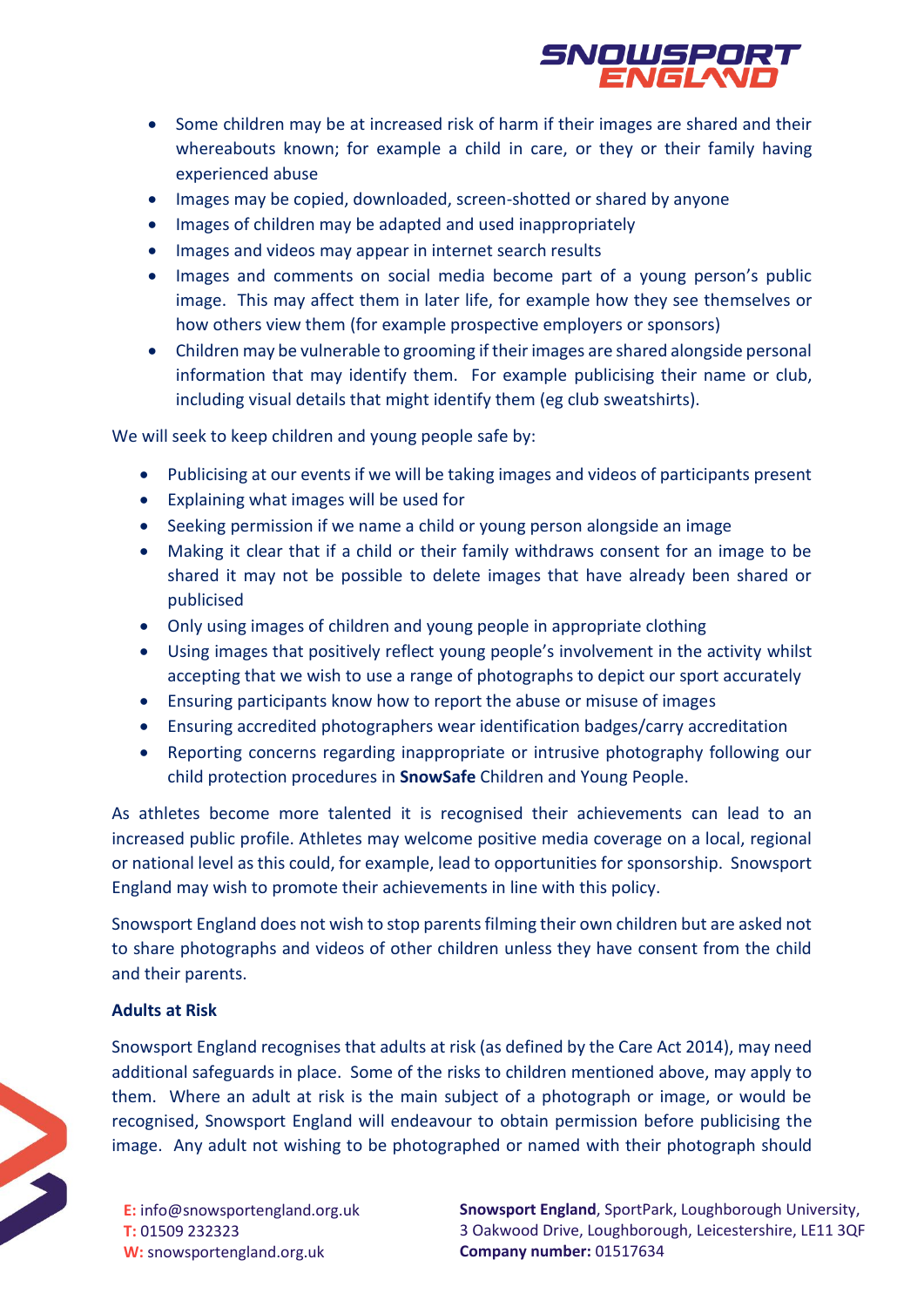

make their wishes known to the event welfare officer or designated person at the event. Snowsport England will make every effort not to include them, but cannot guarantee this.

#### **Events Specifically for People With Care and Support Needs**

At any event organised specifically for people with care and support needs additional measures will be applied.

- Information about how images at the event will be used will be provided to adults in an accessible format (where possible)
- The adult will be asked to consent to their image being used
- Family members such as parents, siblings, spouses and support workers or personal assistants will not be approached to sign consent forms on behalf of adults with care and support needs. Legally the only person who can offer consent for the use of their image is the adult themselves
- If Snowsport England has any concerns about an adult not having the capacity to consent, or understanding about the use of their images, they will discuss this with the adult and if appropriate, their support person
- If after this conversation Snowsport England feels the adult still cannot give consent, their photograph or image will not be used.

#### **Public Events**

Many of our events take place on public slopes or abroad where it is not possible to prevent the general public from taking photographs and videos and participants will need to decide for themselves whether or not they wish to partake in such an activity. At these events Snowsport England may wish to take wide-angled, general images of the event, opening and closing ceremonies etc. It is not usually reasonable, practical or proportionate to get consent for everyone present, or to preclude photography on the basis of the concerns of a small number of people. In these circumstances, event organisers will make it clear to all participants that these kinds of images will be taken, and for what purpose.

We will only use photographs and recorded images in line with this policy. If other organisations or individuals wish to film or record our events they are requested to seek permission before the event, to enable Snowsport England to inform participants.

#### **Snowsport England Squads**

Snowsport England will seek written permission from all squad participants and parents (if participant is under 18) to take and publish photographs and recorded images and name the participant alongside the image.

#### **Snowsport England Events and Competitions**

Participants should be aware that a photographer or the media may be present at some of our events. Some events are public venues over which we may have no jurisdiction.

At a Snowsport England event, the event photographic policy will be publicised and available. Consent for taking photographs will be obtained, usually on the registration form. Snowsport

**E:** info@snowsportengland.org.uk **T:** 01509 232323 **W:** snowsportengland.org.uk